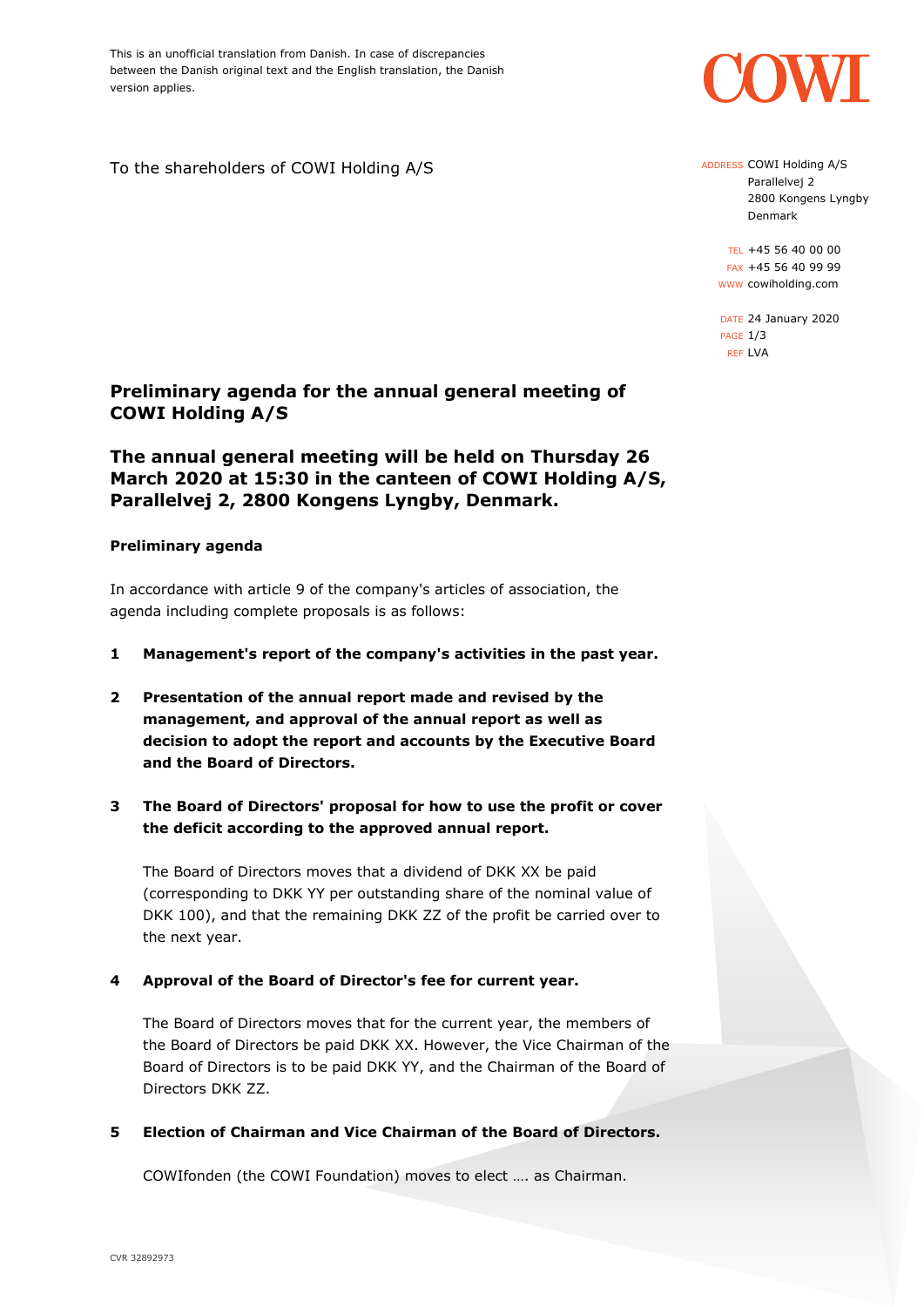

#### PAGE 2/3

COWIfonden furthermore moves to elect …. as Vice Chairman.

#### **6 Election of the other members of the Board of Directors.**

COWIfonden moves to elect …… as new member of the Board of Directors.

COWIfonden furthermore moves to re-elect …... as member of the Board of Directors.

## **7 Election of state-authorised public accountant to serve as the company's auditor in the period until the next general meeting.**

The Board of Directors moves to re-elect PricewaterhouseCoopers Statsautoriseret Revisionspartnerselskab.

**8 Consideration of any proposals from the Board of Directors or shareholders.**

#### **a) Changes to the company's articles of association**

## *i) Article 7.1.1 (Authority for the Board of Directors to increase the capital)*

The Board of Directors proposes that the authority to increase the capital, stated in article 7.1.1, be renewed for an additional five years since the current authority expires on 25 March 2020.

Thus, the wording of article 7.1.1. is changed to:

*"During the period up to 26 March 2025, the Board of Directors is authorised to increase the Company's B share capital on one or several occasions by issuing new shares of a nominal value of up to DKK XXX. The new shares are to be non-negotiable instruments and must be registered in the names of the holders. The increase may be by cash or non-cash contribution and may be completed without pre-emption rights for the Company's existing shareholders, provided, however, that A shareholders will always be entitled to subscribe for the required number of B shares required to maintain an ownership interest of not less than 10.1 per cent of the B share capital. Any future capital increases will be subject to the general restrictions on the new shareholders' pre-emption rights as provided for by articles 6.1-6.5, above. The Board of Directors will specify the terms governing capital increases."*